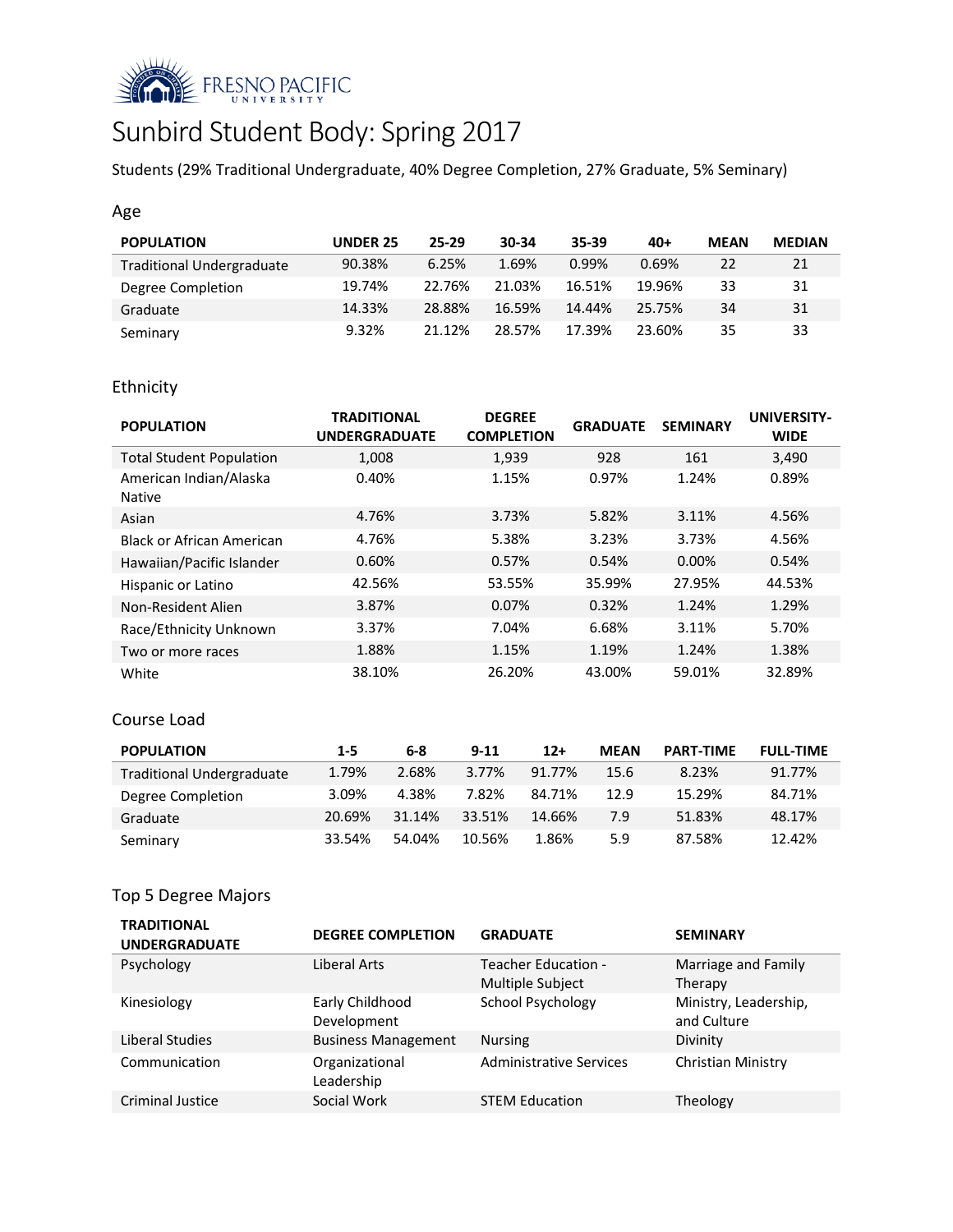

# Students Receiving Financial Aid

| <b>POPULATION</b>                | <b>PERCENTAGE</b> |
|----------------------------------|-------------------|
| <b>Traditional Undergraduate</b> | 96.63%            |
| Degree Completion                | 78.25%            |
| Graduate                         | 70.69%            |
| Seminary                         | 86.96%            |

#### *Pell Grant Recipients*

| <b>POPULATION</b>                | <b>PERCENTAGE</b> |
|----------------------------------|-------------------|
| <b>Traditional Undergraduate</b> | 46.23%            |
| Degree Completion                | 56.86%            |
| Credential                       | 39.67%            |
| Seminary                         | 0.00%             |

#### *Cal Grant Recipients*

| <b>POPULATION</b>                | <b>PERCENTAGE</b> |
|----------------------------------|-------------------|
| <b>Traditional Undergraduate</b> | 41.77%            |
| Degree Completion                | 10.12%            |
| Credential                       | 6.52%             |
| Seminary                         | $0.00\%$          |

#### Gender

| <b>POPULATION</b>               | <b>PERCENTAGE</b> |
|---------------------------------|-------------------|
| Traditional Undergraduate Women | 61.81%            |
| Degree Completion Women         | 77.96%            |
| Graduate Women                  | 74.57%            |
| Seminary Women                  | 58.39%            |
| <b>Total Women</b>              | 71.49%            |

# Location\*

| <b>POPULATION</b>   | <b>NUMBER</b> |
|---------------------|---------------|
| <b>Main Campus</b>  | 1596          |
| Online              | 1427          |
| Visalia             | 752           |
| North Fresno Center | 673           |
| Bakersfield         | 173           |
| Merced              | 182           |
| Lemoore             | 27            |

*\* Total students by program location, unduplicated count of students*